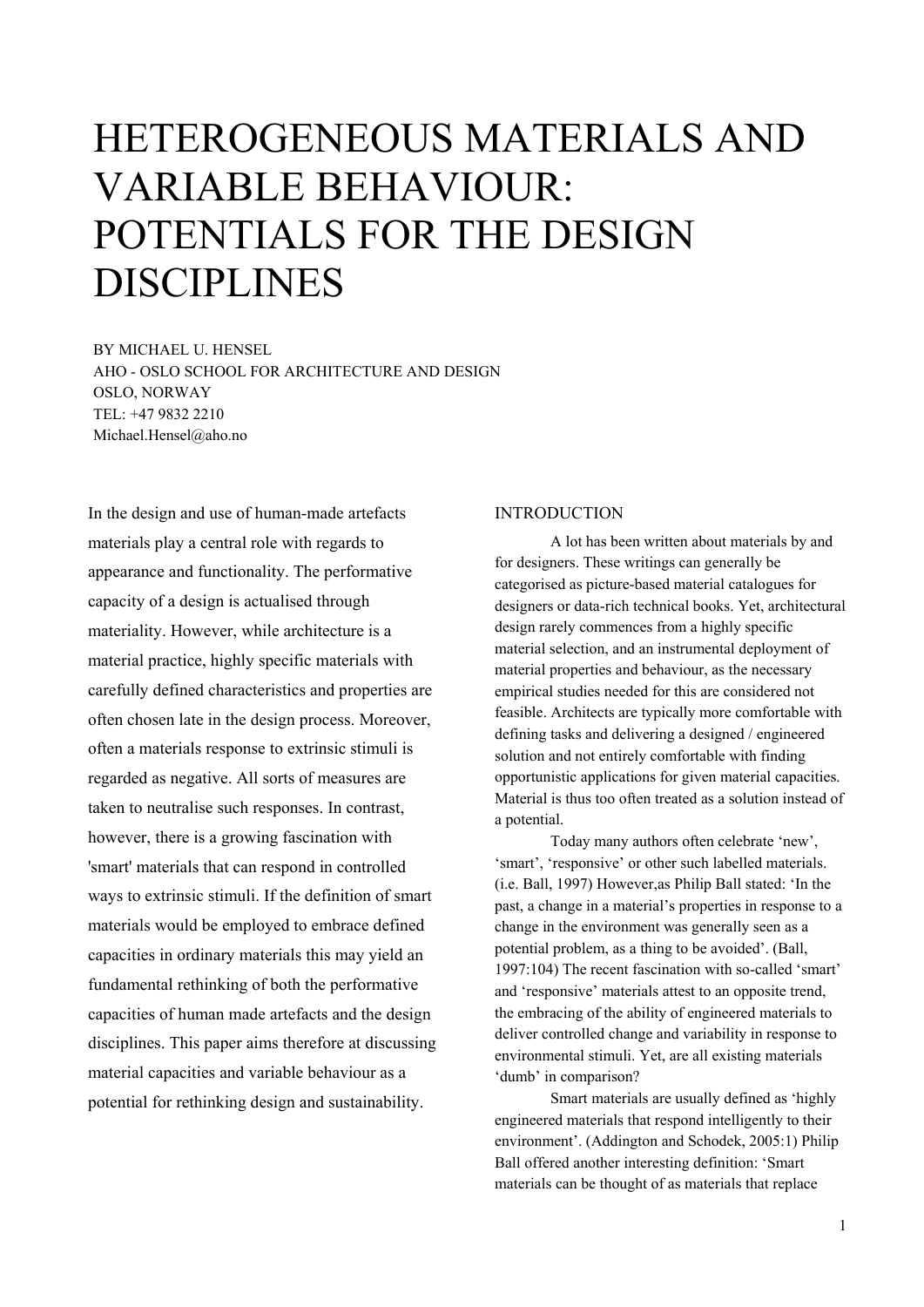machines – in other words, materials that can carry out tasks not as a consequence of signals or impulses passed from one component to another, as the transmission of a car passes the power of an engine to the wheels, but as a result of their intrinsic properties'. (Ball, 1997:103) Furthermore, Ball states that 'some materials may simply be smart enough to respond each time [to] a particular characteristic of their surroundings (such as temperature or pressure) changes. But others can be envisioned that get wise to such changes, that maintain a memory of what has transpired before and that learn from these previous experiences'. (Ball, 1997:104) Natural materials, are characterised by a kind of embedded memory that is superior to engineered materials that can 'memorize' only over their specific material lifespan and be used in a defined relation with specific environmental stimuli.

Philip Ball continues that 'perhaps the greatest value of natural materials does not lie with their "naturalness" in itself but in their potential to serve as models for the advanced materials of the future'. (Ball, 1997:144). The question arises then, whether we can first rethink our position towards the materials we have at hand, reconsidering their properties and capacities for 'responding intelligently to their environment', before we embark on the design of new materials, in order to add to the scope. An interesting possibility would be to alter designed material properties according to need and in-situ; however, before we go there, we might consider making more from what we already have available to us. In this regard Philip Ball posited that 'today we still do not have a material that rivals wood in its subtlety of structure and property. (Ball, 1997: )

### MATERIAL PROPERTIES AND BEHAVIOUR

Material can be categorised according to different intrinsic or extrinsic properties. While the former result from the molecular structure of a material the latter result from its macro-structure. Addington and Schodek posit that 'all material properties, whether intrinsic or extrinsic, smart or "dumb" fall into one or more of five categories. The categories – mechanical, thermal, electrical, chemical and optical – are indicative of the energy stimuli that every material must respond to … All energy stimuli are the result of "difference". A difference in temperature that produces heat, a difference in pressure that produces mechanical work. Properties are what mediate that difference'. (Addington and Schodek, 2005:39) Addington and Schodek continue that 'for physicists [...] the boundary is not a

thing, but an action. Environments are understood as energy fields, and the [material] boundary operates as the transitional zone between different states of an energy field … Boundaries are therefore, by definition, active zones of mediation rather than of delineation' and 'breaking the paradigm of the hegemonic "materials as visual artefacts" requires that we invert our thinking; rather than visualising the end result, we need to imagine the transformative actions and interactions'. (Addington and Schodek, 2005:7) What is interesting here is that materials are characterised by the way they respond to stimuli that emanate from a specific given environment, and by properties that are intrinsically related to behaviour. Also of interest is that the shift in the understanding of the material / environment boundary from delinating threshold to gradient field of interaction, also extends the understanding of the material artefact to a milieu of conditions and effects. This delivers one of the key potentials in redefining how one might relate to artefacts and yields fundamental changes in what might be the key concerns of design itself. What is worth noting, however, is that Addington and Schodek do not include biological properties in their definition. In order to tap into the performative capacity of biological materials, such as wood, we will need to look for additional concepts and definitions.

Julian Vincent posited that 'all material has structure … it turns out that you can disregard the structure and treat the material as homogenous if the structure is small enough in comparison to the size of piece you are investigating. To some extend the dividing line between material and structure is therefore difficult to define – more so for a biological material that is complex at many levels of size'. (Vincent, 2006:47) This becomes immediately relevant when related to Werner Nachtigall's description of the properties of plant fibre composite materials:

'"Traditional" technical constructs are generally optimised with regards to material, yet, only marginally structurally optimised. This is entirely different for biological systems, since plants have only a small number of "construction materials" available […] Based on these materials there emerged in the course of evolution highly structurally optimised biological systems, which generally have to provide for multiple functions: Multiple-objective Optimisation'. (Nachtigall, 2002:81. Authors translation). Biological systems are able to perform in ways that are quite different from typical technical constructs. They are characterised by a higher-level functionality that we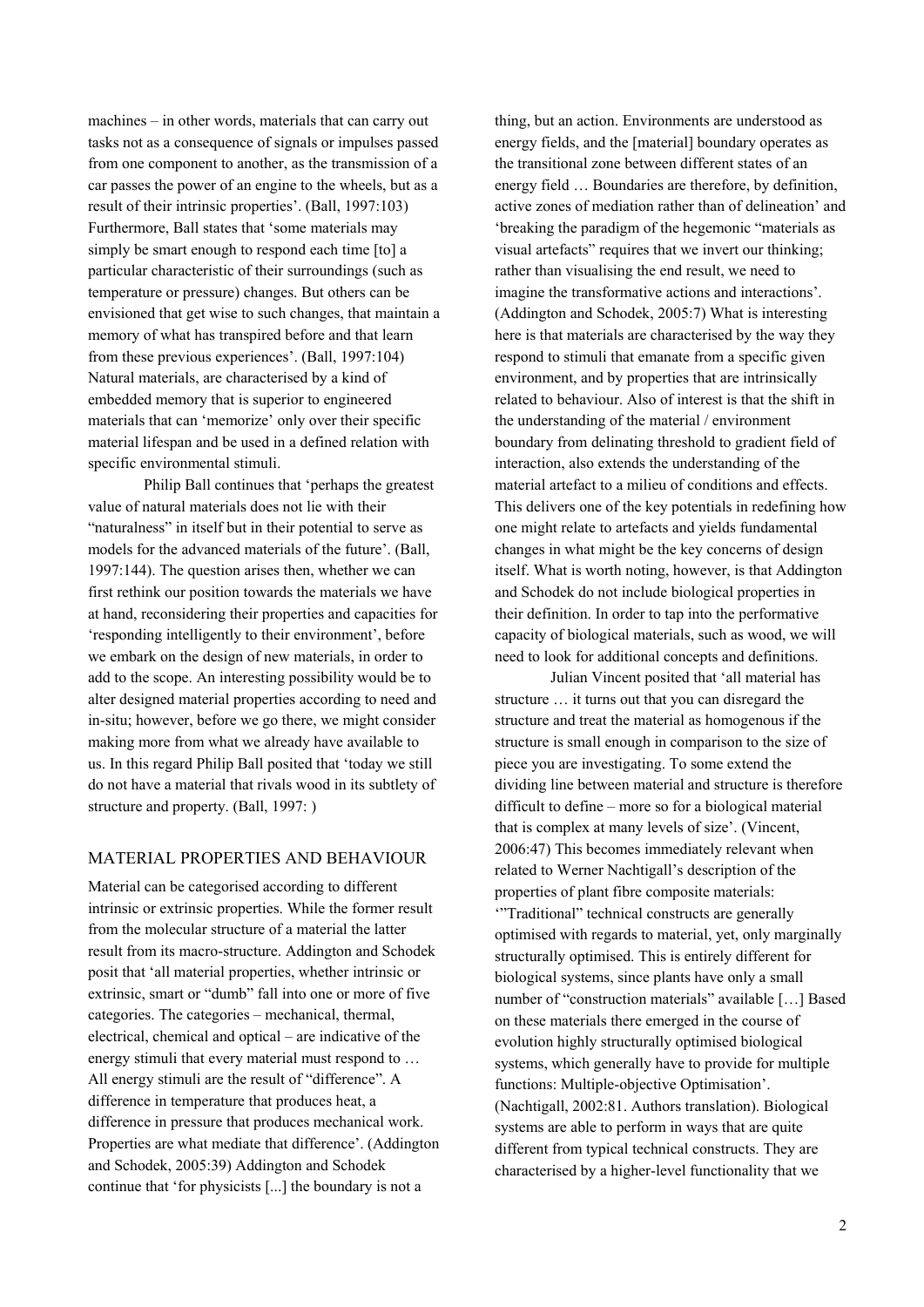shall refer to as 'performative capacity'. At any rate there can be simultaneous stimulus-response relations in exchange with a specific given environment that result in a mileu of effects, except that we must now extend this notion to a heterogeneous milieu of effects. Julian Vincent posits this relation in a different way: 'Local quality – change the structure from homogeneous to heterogeneous, change an external environment from homogenous to heterogeneous, make each part of an object function in conditions most suitable for its operation, or allow each part of an object a different function'. (Vincent, 2006/2: 227) Initially it seems contradictory that biological systems should be able to fullfill multiple functions, while its 'parts' should be functionally specific. Moreover, the material build-up of biological systems is not suited for a division into component parts, as the transition between one region and another is generally some form of gradient. The transition from tendon to bone, for instance, is based on the exact same material with a different degree of calcification, which gradually increases from tendon to bone. It is therefore often not possible to identify a dividing line between regions. Although, there is, of course, on a cellular level inherent unity of cells that are separated from their exterior by means of a cell wall, which clearly indicates the presence of specific harder thresholds and divisions.

In his definition of biological composite materials Nachtigall resolves the dilemma between multi-functionality and functional specificity: 'biological composite materials are generally hierarchically structured. This implies that they are composed of items that constitute functional subsystems. A larger number establish a higher-level system etc, and so it continues from the molecular level to the macroscopic biological systems'. (Nachtigall, 2002:58. Authors translation) Biological systems are often articulated over eight scales of magnitude. It is clear that there are very many subsystems-levels that constitute the overall biological system. While specialisation might characterise the overall system at the 'element' or subsystem-level, the heteregeneous set of subsystems yields the multifunctional or performative capacity of higher-level subsystems and the overall system.

We shall proceed by examining some promising material properties. Isotropic materials are homogeneous in all directions, while anisotropy is the property of being directionally dependent. It can be defined as a difference in a physical property for some

material when measured along different axes. Fibrous materials such as wood are naturally anisotropic materials. Their properties vary widely when measure with the growth grain or against it. Biological fibre materials aquire their anisotropy, that is their fibre directionality in response to stress direction. This is indeed a desirable characteristic since extrinsic input, such as stress and intrinsic material articulation are thus finely calibrated. However, the response to many extrinsic factors also leads to variable articulation of the intrinsic material makeup. Therefore biological materials such as wood are often seen as flawed, as specific cuts from a trunk or branch of a tree will vary in their internal makeup. Matters become more complex when hygroscopy is added to anisotropy. Hygroscopy entails the ability of a material to uptake water molecules from the environment. Wood is hygroscopic and can therefore absorb moisture from the environment or yield it back, 'thereby attaining a moisture content which is in equilibrium with the water vapour pressure of the surrounding atmosphere'. (Dinwoodie, 2000:49) Hygroscopy coupled with anisotropy leads to dimensional variability of the material. In other words, the material can swell or shrink, that is elongate or shorten in response to the relative humidity of the environment. With regards to dimensional instability it is important to distinguish between 'those changes that occur when green timber is dried to very low moisture contents, and those that arise in timber of low moisture content due to seasonal or daily changes in the relative humidity of the surrounding atmosphere. The former changes are called "shrinkage", wheras the latter are known as "movement"'. (Dinwoodie, 2000:58) Both types could be utilised the same way the response of a 'smart' material is utilised with regards to its capacity to correspond to a specifically chosen stimulus. Instead of a technical array of sensor, translator and actuator these capacities are already embedded with the material. This may inform either a different use of wood with regards to its variable behaviour and related performative capacity, or, instead, the strategic design of an anisotropic and hygroscopic fibre-reinforced polymer composite material.

Material differentiation is not exhausted with anisotropy. Relative to wood density and growth rate are important variables and so is what is known as reaction wood. Barnet and Jeronimidis describe the latter as follows: 'Unlike young stems and shoots, which are still undergoing elongation growth and can therefore maintain or change their orientation by